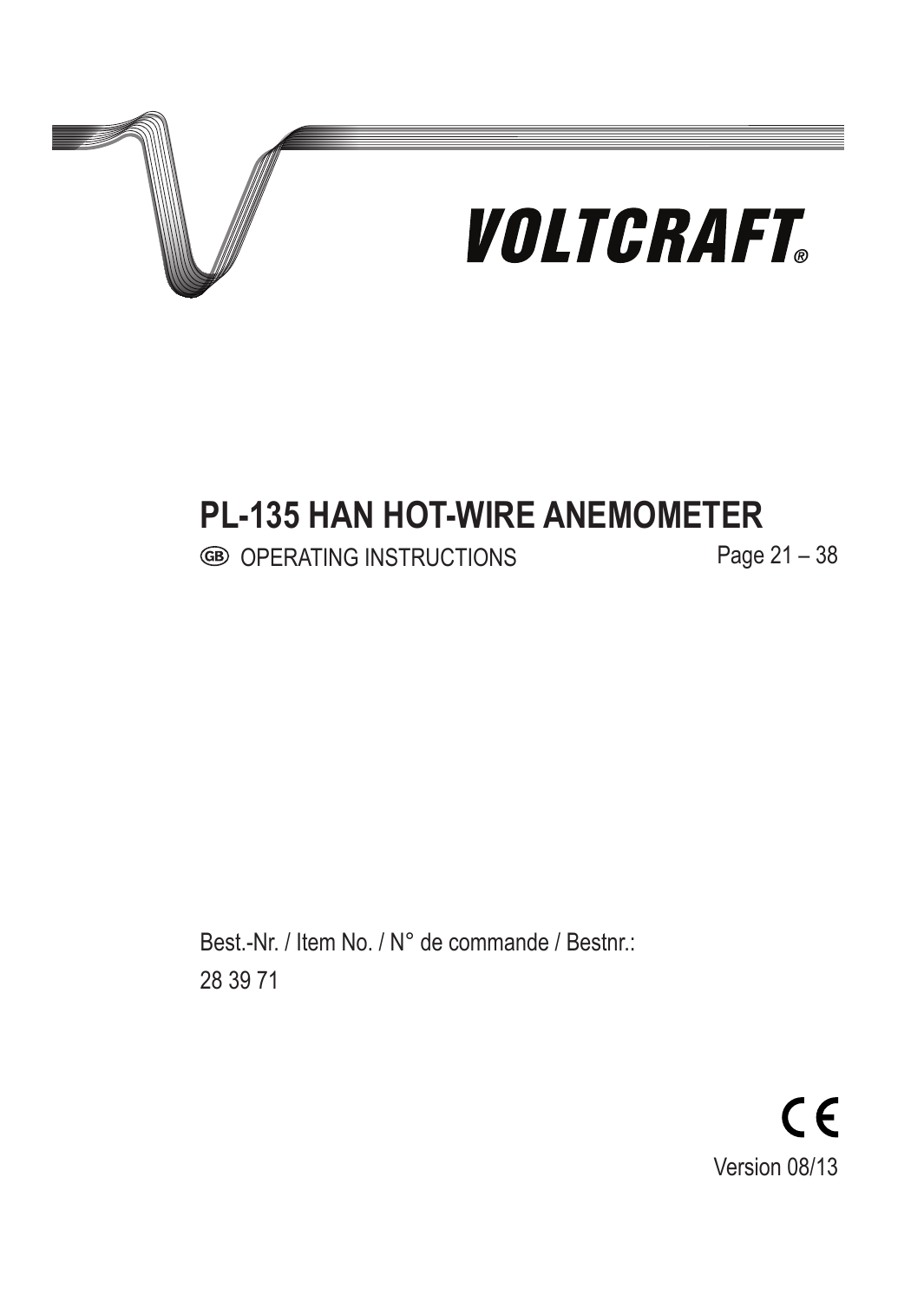# **TABLE OF CONTENTS**

|               | Page |
|---------------|------|
| 1             |      |
| $\mathcal{P}$ |      |
| 3.            |      |
|               |      |
|               |      |
|               |      |
|               |      |
|               |      |
|               |      |
|               |      |
|               |      |
|               |      |
|               |      |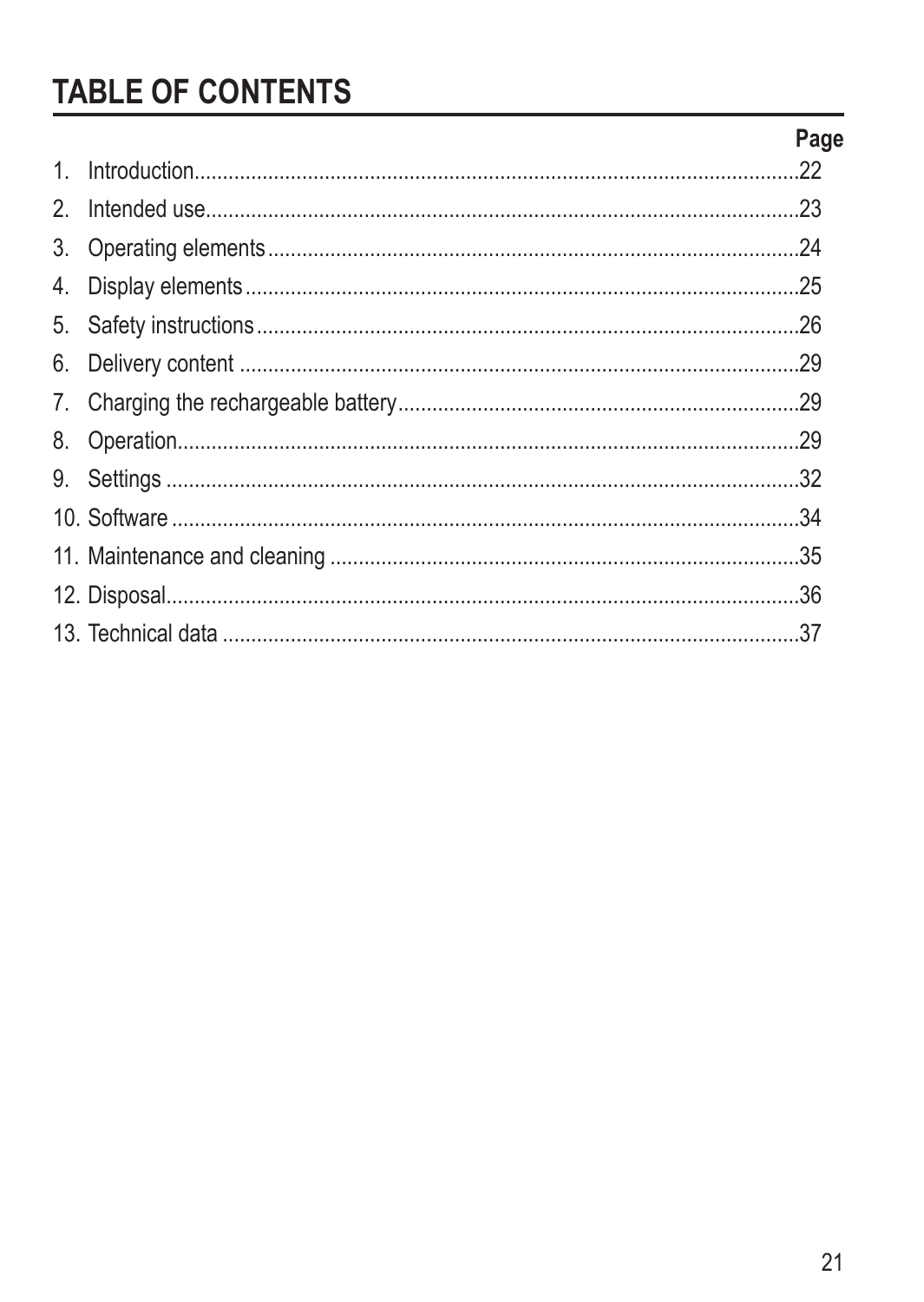# **1. INTRODUCTION**

Dear Customer,

In purchasing this Voltcraft<sup>®</sup> product, you have made a very good decision for which we would like to thank you.

Voltcraft® - In the field of measuring, charging and network technology, this name stands for high-quality products which perform superbly and which are created by experts whose concern is continuous innovation.

From the ambitious hobby electronics enthusiast to the professional user, products from the Voltcraft® brand family provide the optimum solution even for the most demanding tasks. And the remarkable feature is: we offer you the mature technology and reliable quality of our Voltcraft® products at an almost unbeatable price-performance ratio. In this way, we aim to establish a long, fruitful and successful co-operation with our customers.

We wish you a great deal of enjoyment with your new Voltcraft<sup>®</sup> product!

**All company names and product names are trademarks of their respective owners. All rights reserved.**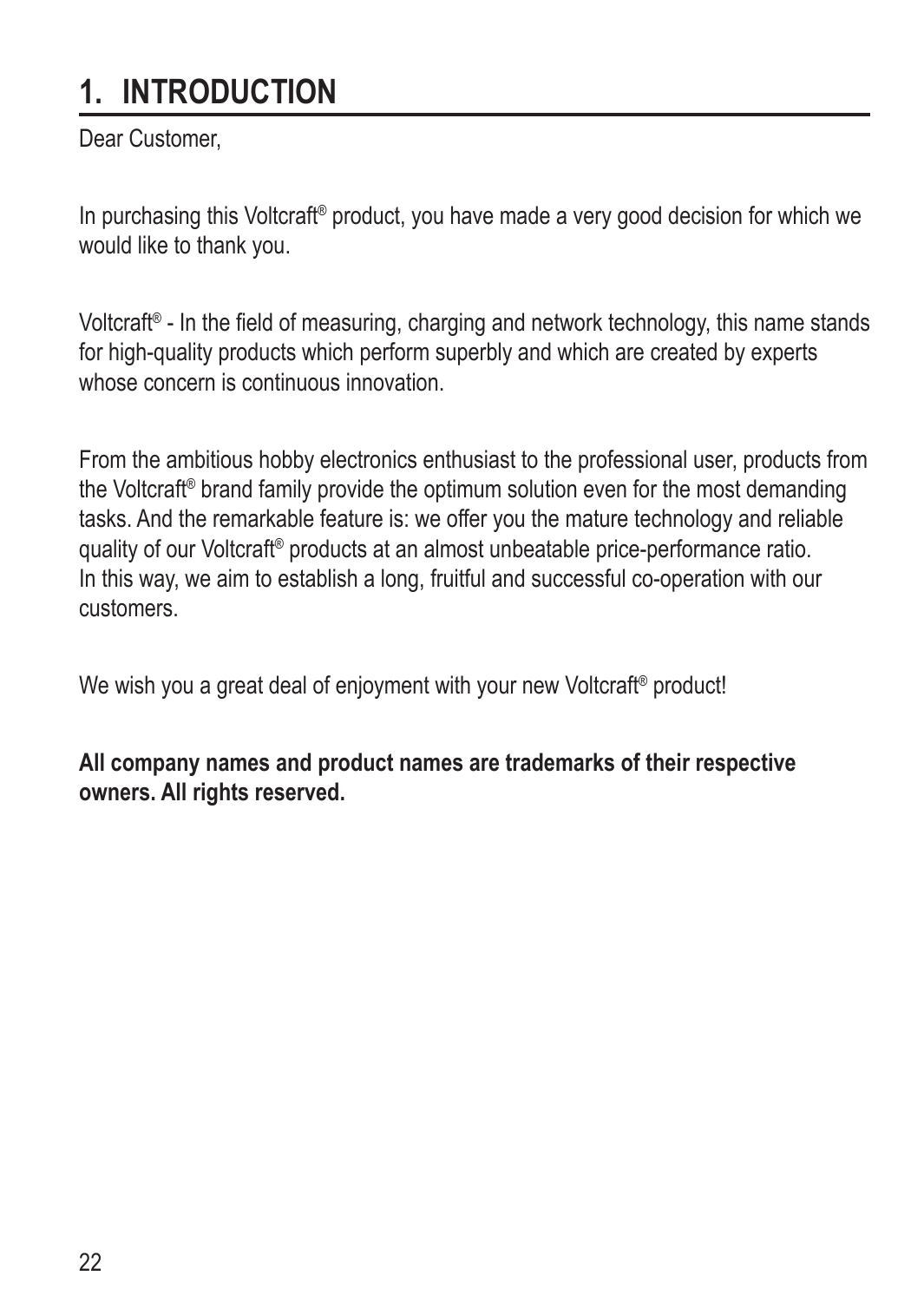# **2. INTENDED USE**

Use this product to measure air temperature, airflow velocity and volume flow rate via an external, tethered telescopic hot-wire sensor with thermistor. The product is suited for all kinds of applications related to heating, air-conditioning and ventilation. The readings are shown on the LC display. When the product is connected to a computer, the readings can be displayed as a graph and exported as a text document using the included software. Power is supplied via an integrated LiPo rechargeable battery.

It is intended for indoor use only. Do not use it outdoors. Contact with moisture, e.g. in bathrooms, must be avoided under all circumstances.

For safety and approval purposes (CE), you must not rebuild and/or modify this product. If you use the product for purposes other than those described above, the product may be damaged. In addition, improper use can cause hazards such as short circuiting, fire, electric shock etc. Read the instructions carefully and keep them. Make this product available to third parties only together with its operating instructions.

This product complies with the statutory national and European requirements.



**Observe all safety instructions and information within this operating manual.**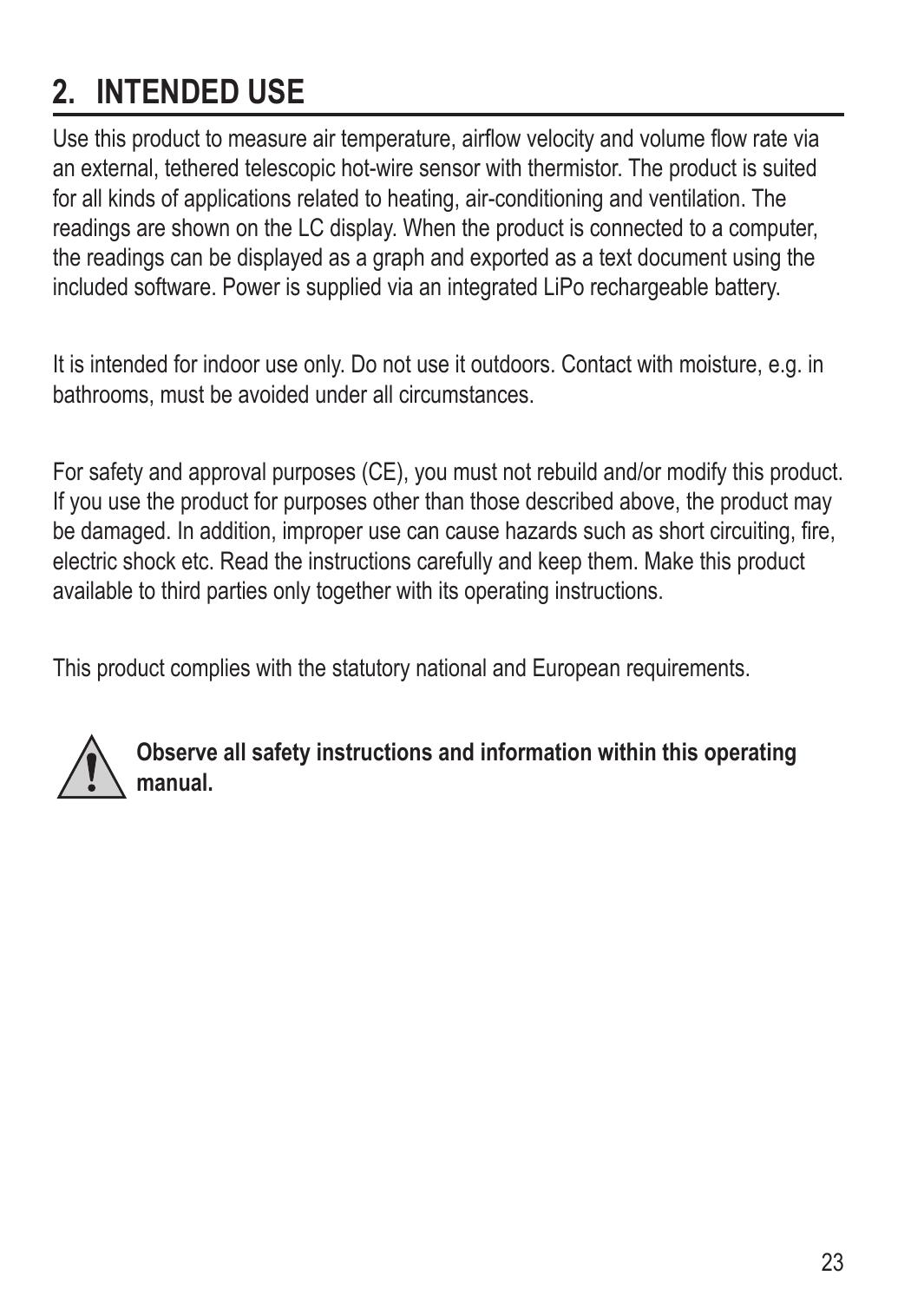# **3. OPERATING ELEMENTS**

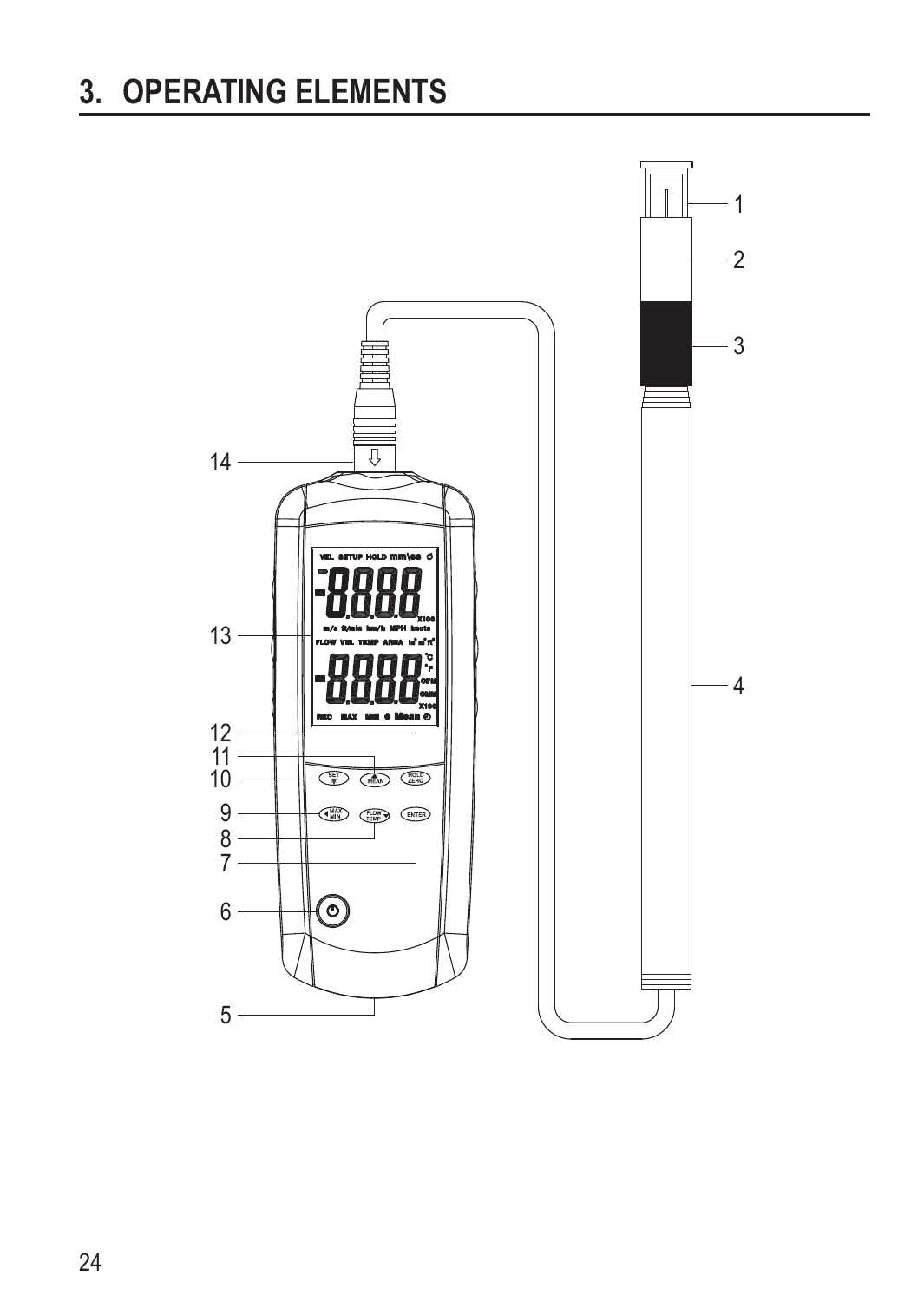- 1 Sensor head
- 2 Protective sleeve 9 **MAX MIN** button
- 3 Gripping area
- 4 Telescopic hot-wire sensor 11 **MEAN** button
- 5 Mini-USB port
- 6 On/off button
- 7 **ENTER** button
- 8 **FLOW TEMP** button
	-
- 10 **SET** button
	-
	- 12 **HOLD ZERO** button
	- 13 LC display
- 14 Sensor connection

## **4. DISPLAY ELEMENTS**

| Display element                           | <b>Meaning</b>              |  |
|-------------------------------------------|-----------------------------|--|
| - + 1                                     | Battery symbol              |  |
| <b>VFI</b>                                | Airflow velocity            |  |
| <b>SETUP</b>                              | Settings menu               |  |
| <b>HOLD</b>                               | Freeze readings             |  |
| mm/ss                                     | Time in minutes and seconds |  |
| Ø                                         | Automatic shutdown active   |  |
| m/s, ft/min, km/h, MPH, knots             | Units of velocity           |  |
| <b>FLOW</b>                               | Volume flow                 |  |
| <b>TEMP</b>                               | Temperature                 |  |
| <b>AREA</b>                               | Cross sectional area        |  |
| in <sup>2</sup> , $m^2$ , ft <sup>2</sup> | Units of area               |  |
| °C, °F                                    | Units of temperature        |  |
| CFM, CMM                                  | Units of volume flow        |  |
| X10, X100                                 | Multiplier                  |  |
| Mean $\odot$                              | Mean value (period)         |  |
| Mean                                      | Mean value (number)         |  |
| <b>REC MAX, REC MIN</b>                   | Max./min. reading           |  |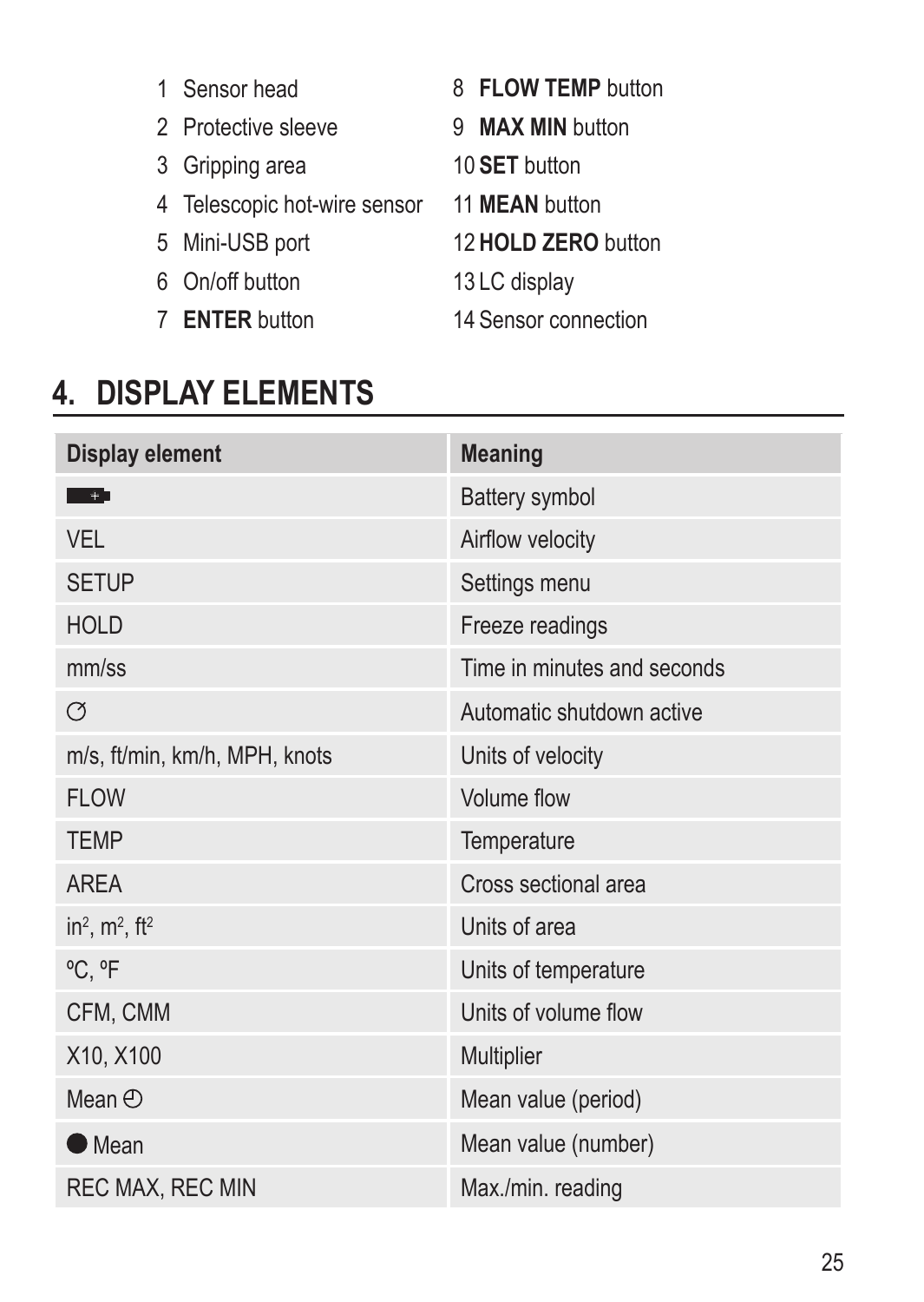# **5. SYMBOL EXPLANATION**



An exclamation mark in a triangle indicates important notes in these operating instructions that must be strictly observed.



The triangle containing a lightning symbol warns against danger of electric shock or impairment of the electrical safety of the device.



The arrow symbol alerts the user to the presence of important tips and notes on using the device.

This device is CE compliant and fulfills all applicable European guidelines.

# **6. SAFETY INSTRUCTIONS**



**Read the operating instructions carefully and especially observe the safety information. If you do not follow the safety instructions and information on proper handling in this manual, we assume no liability for any resulting personal injury or damage to property. Such cases will invalidate the warranty/guarantee.**

- **a) Persons / Product**
- The device is not a toy. Keep it out of the reach of children and pets.
- Do not leave packaging material lying around carelessly. These may become dangerous playing material for children.
- Protect the product from extreme temperatures, direct sunlight, strong jolts, high humidity, moisture, flammable gases, vapours and solvents.
- Do not place the product under any mechanical stress.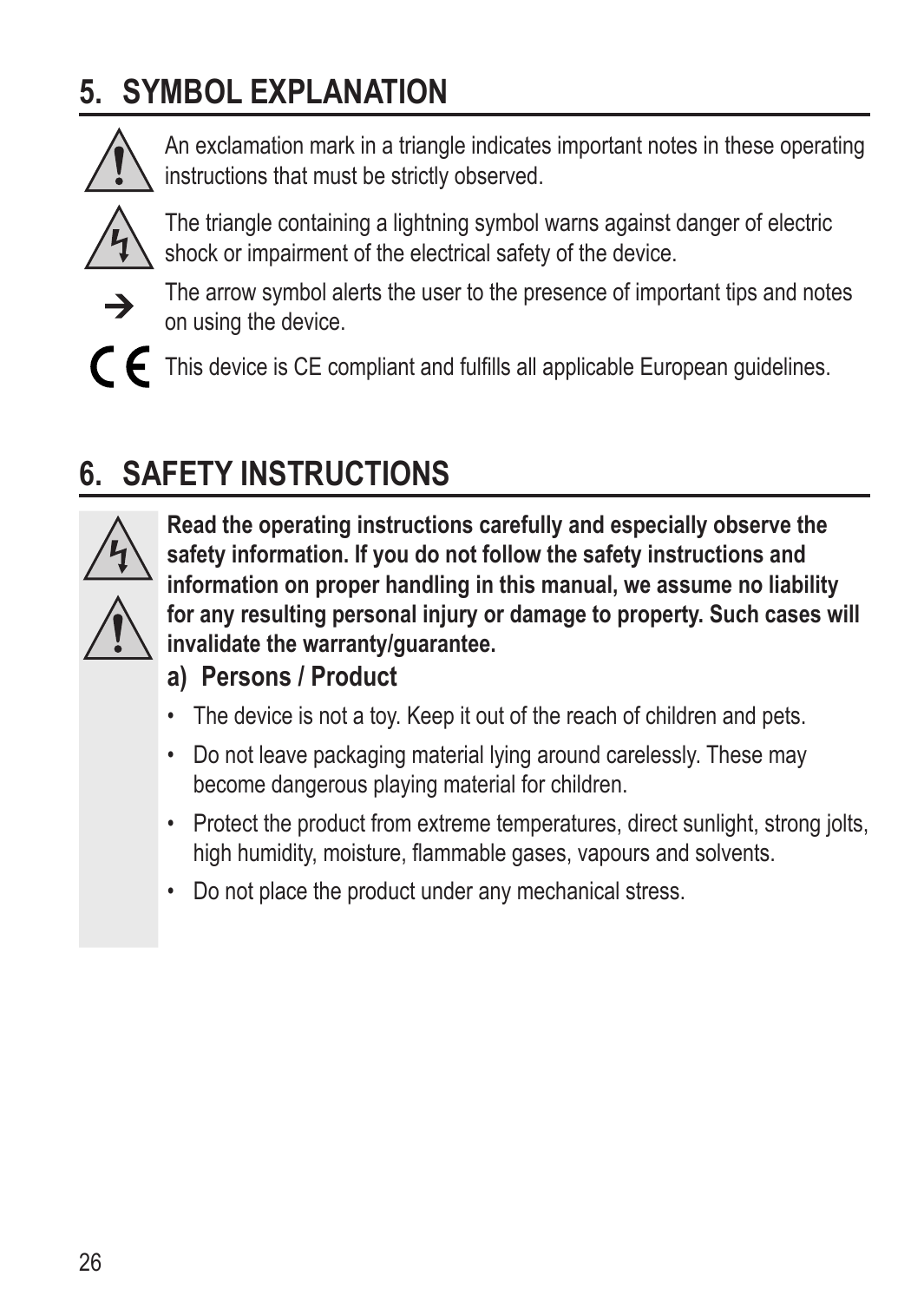- If it is no longer possible to operate the product safely, take it out of operation and protect it from any accidental use. Safe operation can no longer be guaranteed if the product:
	- is visibly damaged,
	- is no longer working properly,
	- has been stored for extended periods in poor ambient conditions or
	- has been subjected to any serious transport-related stresses.
- Please handle the product carefully. Jolts, impacts or a fall even from a low height can damage the product.
- Also observe the safety and operating instructions of any other devices which are connected to the product.
- Make sure the cables do not get crimped, bent or damaged by sharp edges.
- Never use the product immediately after it has been brought from a cold room into a warm one. The condensation generated could destroy the product. Allow the device to reach room temperature before connecting and using it. This may take several hours.
- In schools, educational establishments, hobby and self-help workshops, the operation of this product must be monitored by trained personnel.
- For installations in industrial facilities, follow the accident prevention regulations for electrical systems and equipment of the government safety organization or the corresponding authority for your country.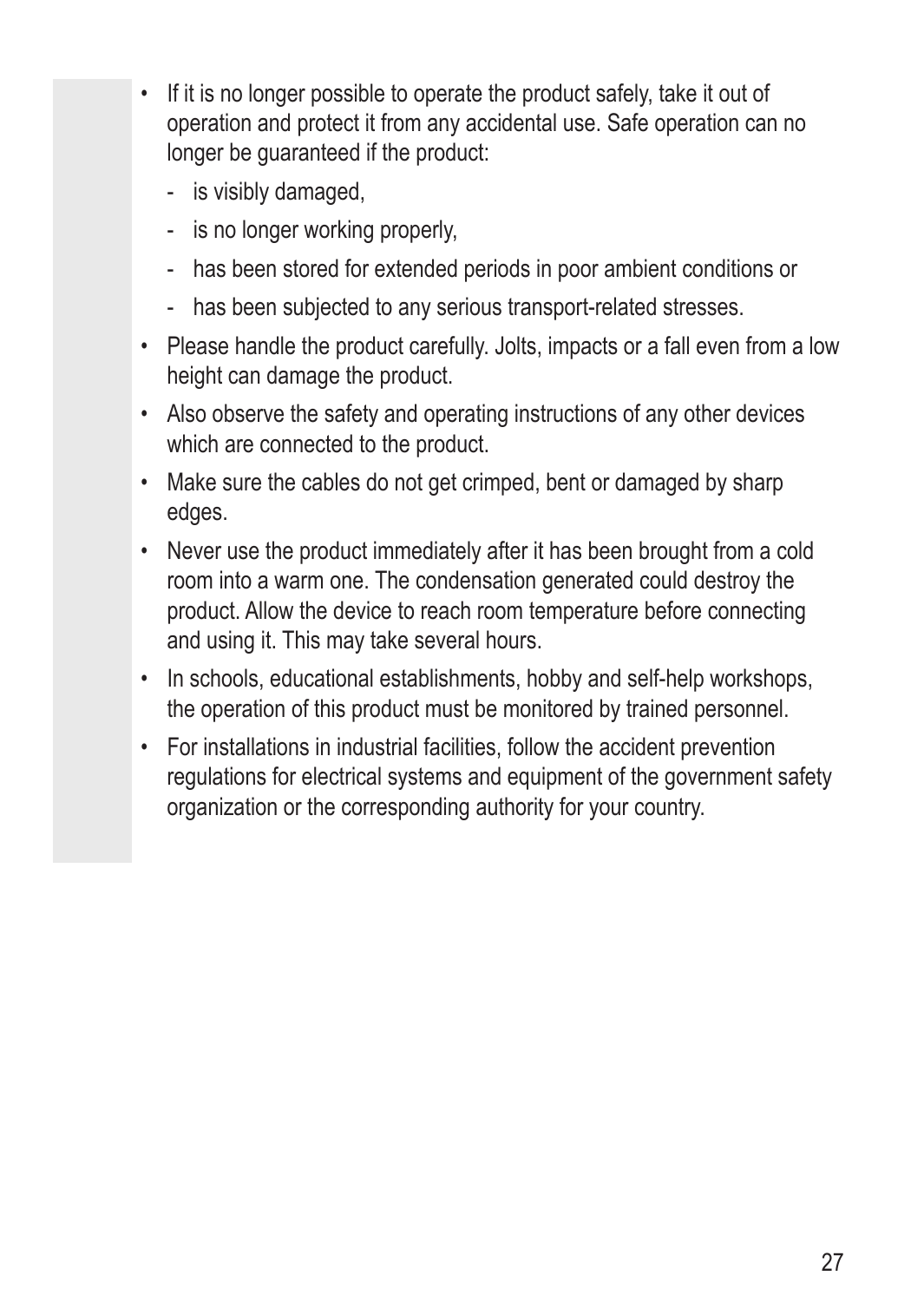- **b) Rechargeable batteries**
- The rechargeable battery is permanently built into the product and cannot be replaced.
- Never damage the rechargeable battery. Damaging the casing of the rechargeable battery might cause an explosion or a fire! Unlike conventional batteries/rechargeable batteries (e.g. AA or AAA type), the casing of the LiPo rechargeable battery does not consist of a thin sheet but rather a sensitive plastic film only.
- Never short-circuit the contacts of the rechargeable battery. Do not throw the battery or the product into fire. There is a danger of fire and explosion!
- Charge the rechargeable battery regularly, even if you do are not using the product. Due to the rechargeable battery technology being used, you do not need to discharge the rechargeable battery first.
- Never charge the rechargeable battery of the product unattended.
- When charging, place the product on a surface that is not heat-sensitive. It is normal that a certain amount of heat is generated during charging.

#### **c) Miscellaneous**

- Consult an expert when in doubt about operation, safety or connection of the device.
- Maintenance, modifications and repairs are to be performed exclusively by an expert or at a qualified shop.

If you are not sure about the correct connection or use, or if questions arise which are not covered by these operating instructions, please do not hesitate to contact our technical support or another qualified specialist.

Voltcraft®, Lindenweg 15, D-92242 Hirschau, Tel. +49 96 04 / 40 87 80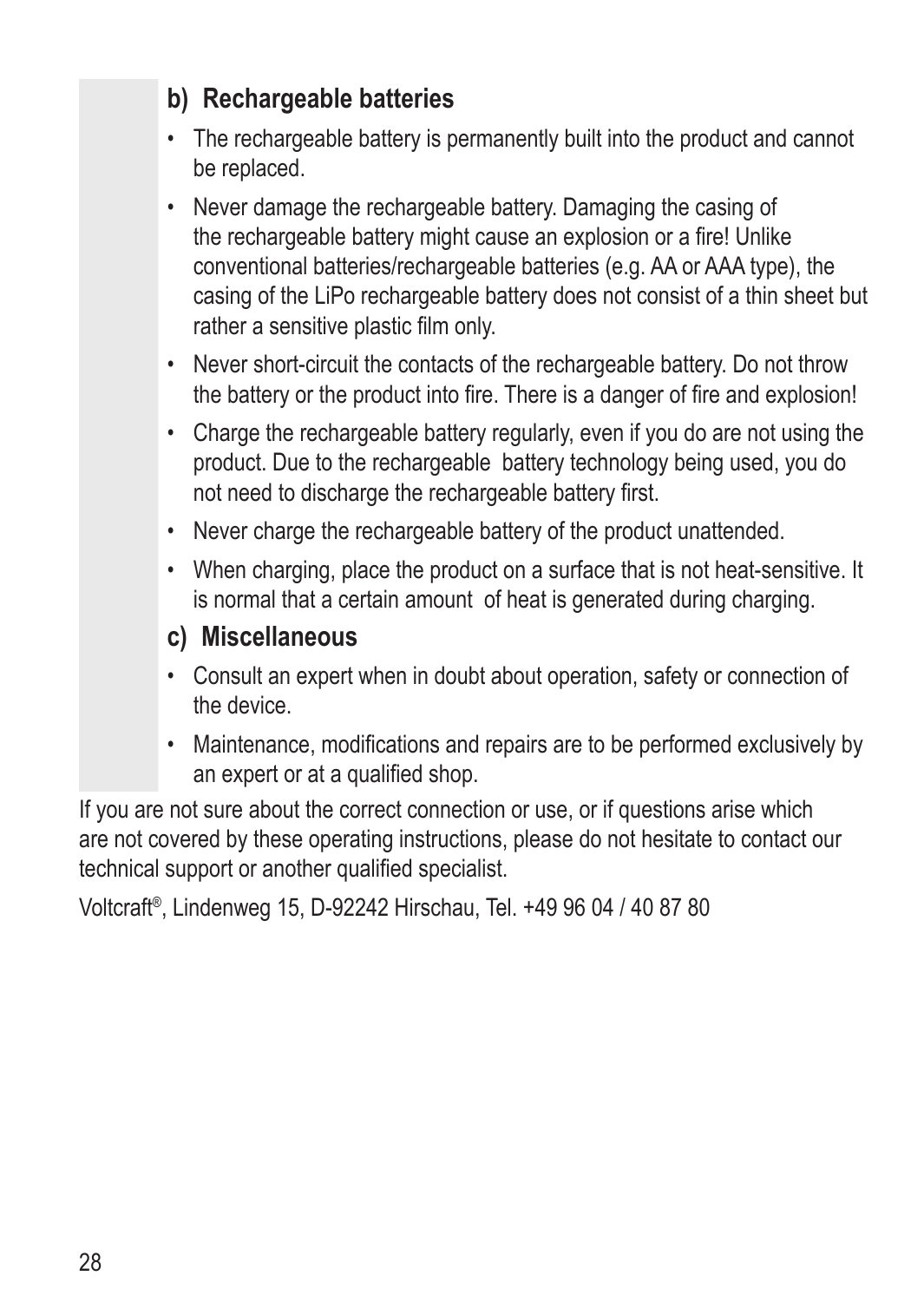# **7. DELIVERY CONTENT**

- Meter
- Telescopic hot-wire sensor
- USB cable
- Software CD
- Case
- Operating instructions

# **8. CHARGING THE RECHARGEABLE BATTERY**

- 1. Connect the USB cable's Mini-USB plug to the Mini-USB port (5) on the meter.
- 2. Connect the USB cable's USB A plug to a USB port of a USB power source (i.e. computer, USB power adaptor, etc.).
- 3. The battery symbol blinks in the upper left of the display (13) to signalize that the rechargeable battery is charging.
- 4. When the battery symbol remains lit, charging is complete. Disconnect the USB cable from the meter and the power source.



Charge the rechargeable battery as soon as the battery symbol appears on the display during use.

## **9. OPERATION**

### **a) Basic function**

- 1. Connect the telescopic hot-wire sensor's (4) plug to the meter's sensor connection (14). The plug can only be plugged in one way. Do not exert any force. The arrow on the plug must point to the arrow above the display (13).
- 2. Push down the metallic protective sleeve (2) on the sensor head (1) to expose the hot-wire sensor and the thermistor.
- 3. Pull the telescopic rod apart to the required length. Hold the rod by the black gripping area (3).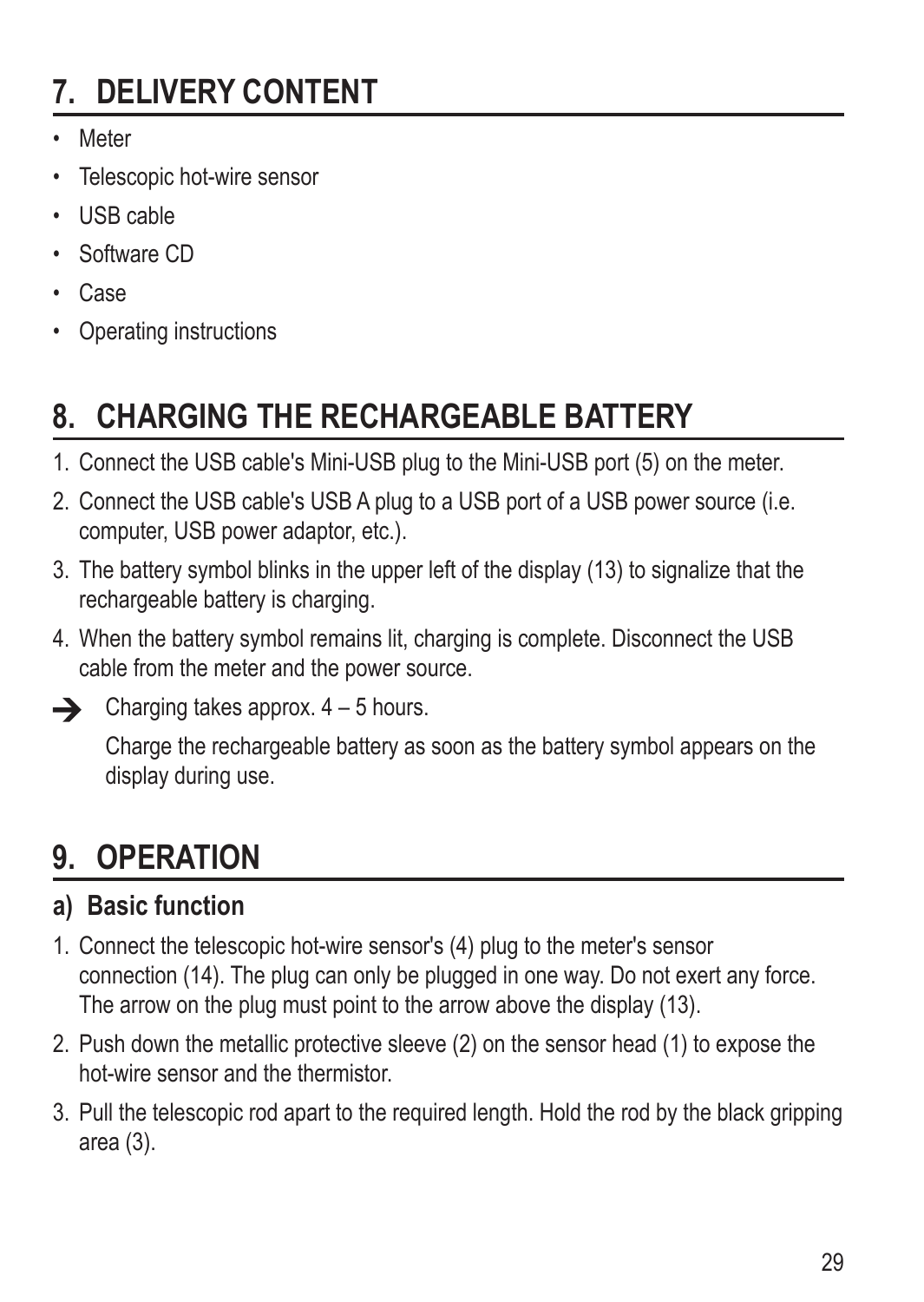- 4. Push the on/off button (6) to turn on the product. All display elements will light up briefly. An eight second countdown follows, after which the device is operational.
- 5. Hold the sensor head (1) into the area you wish to measure. The real-time measurement readings appear on the display (13):
	- Upper half of display: airflow velocity (**VEL**)
	- Lower half of display: volume flow (**FLOW**) or temperature (**TEMP**)
- $\rightarrow$  Two arrows are imprinted on the sensor head at the level of the hot-wire sensor. During measurement, hold the sensor head so that the arrows point in the direction of airflow.
- 6. Push the **FLOW TEMP** button (8) to switch between displaying volume flow and temperature in the lower half of the display.
- 

 $\rightarrow$  The airflow's cross sectional area must be entered in order for the meter to correctly calculate volume flow. Refer to the chapter "Settings".

Should one of the multipliers (**X10** or **X100**) appear beneath the reading, multiply the reading by this multiplier to receive the correct measurement value.

- 7. After use, push the metallic protective sleeve (2) back over the sensor head to protect the hot-wire sensor and the thermistor.
- 8. Turn off the meter, disconnect the telescopic hot-wire sensor (4) from the meter and collapse the telescopic rod.

### **b) MAX/MIN function**

- Repeatedly push the **MAX/MIN** button (9) during measuring to switch between displaying the maximum and minimum measured values. The corresponding indicator (**REC MAX** or **REC MIN**) is shown at the bottom of the display (13).
- Push and hold the **MAX/MIN** button for approx. one second to return to displaying the real-time measured value.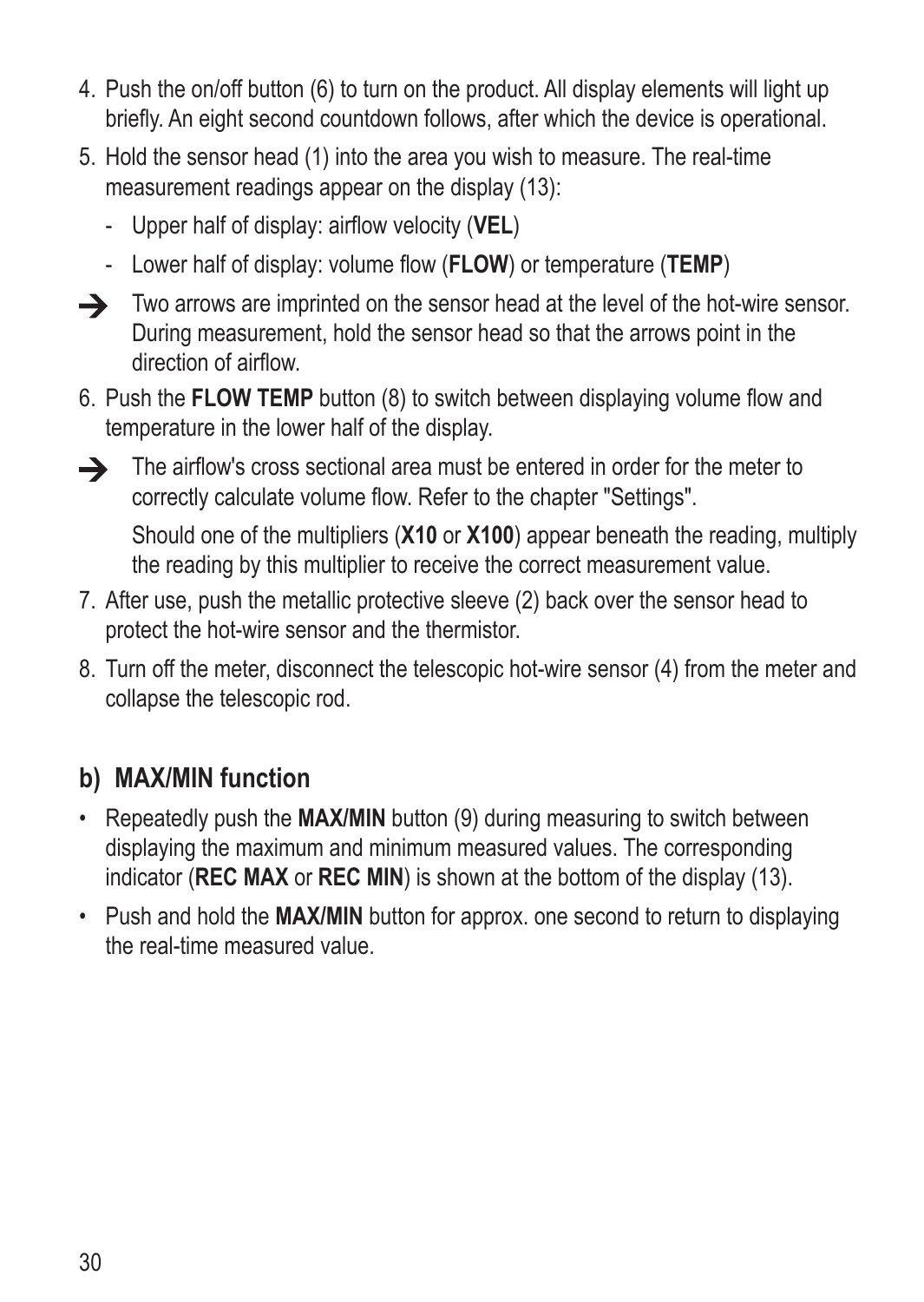### **c) MEAN function (average value)**

You can determine the average value using the number of readings or the measuring period.

#### Number of readings

- 1. During measuring, push the **MEAN** button (11). The indicator  $\bullet$  Mean appears at the bottom of the display (13).
- 2. The real-time measured value appears in the lower half of the display. Repeatedly push the **FLOW TEMP** button (8) to switch between displaying the temperature, airflow velocity and volume flow.
- 3. Push the **ENTER** button (7) to register the reading. This registered reading will appear in the upper half of the display. Repeat this process until you have registered the desired number of readings.
- 4. Push the **MEAN** button. The indicator **Mean** flashes and the calculated average value of the registered readings is shown in the lower half of the display.
- 5. Push the **MEAN** button to return to normal measurement mode.

#### Measuring period

- 1. During measuring, push and hold the **MEAN** button (11) for approx. one second. The indicator **Mean**  $\oplus$  appears at the bottom of the display (13). The indicator **mm/ss** and four horizontal lines appear in the upper half of the display.
- 2. The real-time measured value appears in the lower half of the display. Repeatedly push the **FLOW TEMP** button (8) to switch between displaying the temperature, airflow velocity and volume flow.
- 3. Push the **ENTER** button (7) to begin calculating the average value based on the measuring period. The time lapsed appears in the upper half of the display.
- 4. If necessary, push the **ENTER** button to interrupt/continue time measurement.
- 5. Push the MEAN button. The indicator Mean  $\Theta$  flashes and the calculated average value of the measuring period is shown in the lower half of the display.
- 6. Push the **MEAN** button to return to normal measurement mode.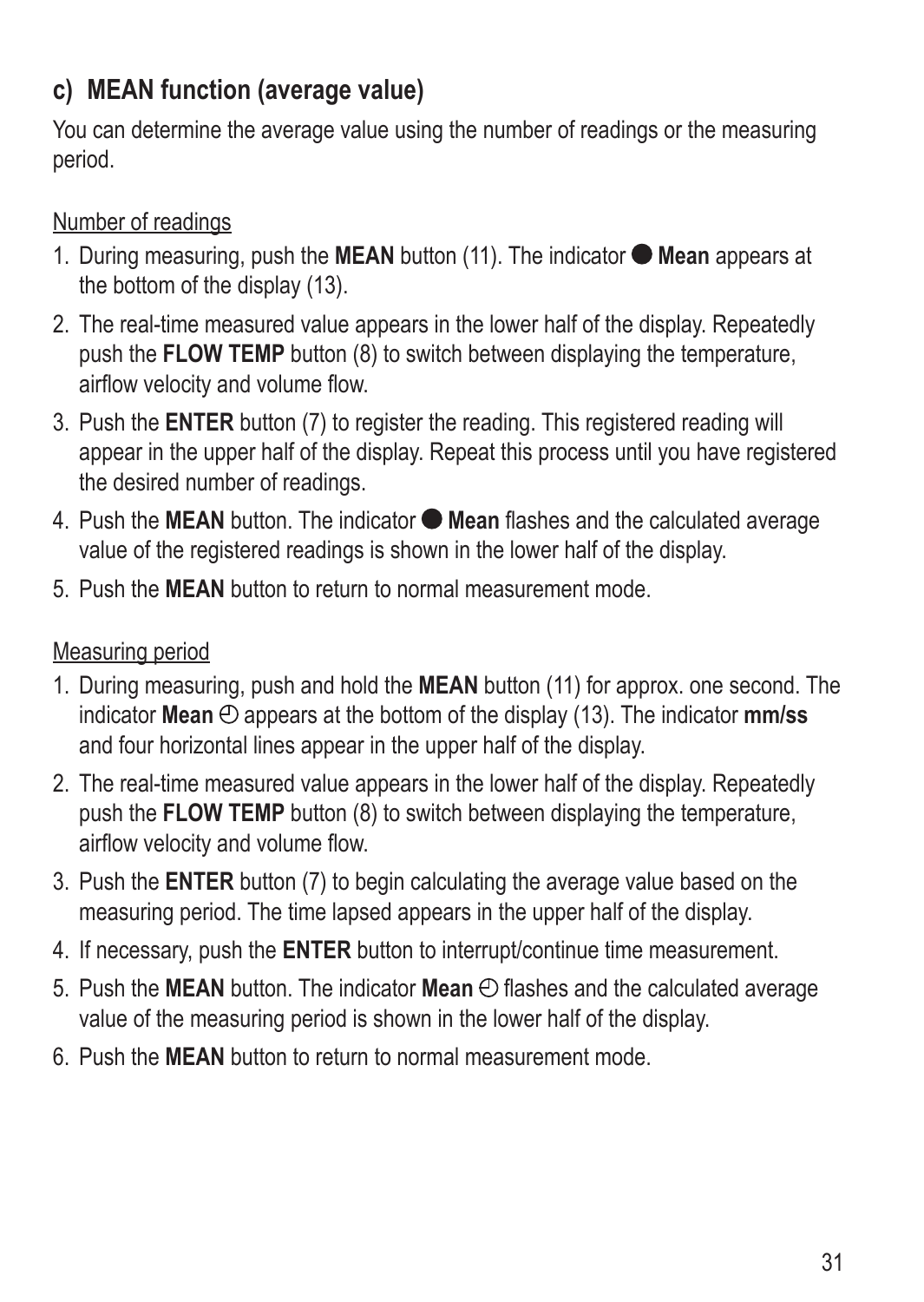### **d) HOLD function**

- During measuring, push the **HOLD ZERO** button (12) to freeze the current readings on the display (13). The indicator **HOLD** appears at the top of the display.
- Push the **HOLD ZERO** button again to return to displaying the real-time readings. The **HOLD** indicator vanishes.

### **e) ZERO function (zero setting)**

During measuring, push and hold the **HOLD ZERO** button (12) for approx. one second. The airflow reading will be set to the value zero.

## **f) Backlight**

Push the **SET** button (10) to activate/deactivate the backlight.



 $\rightarrow$  The backlight will not turn off automatically after a time, it must be manually deactivated.

# **10. SETTINGS**

### **a) General**

- 1. While in normal measurement mode, push and hold the **SET** button (10) for approx. one second to enter the settings menu. The display (13) shows the indicators **SETUP**, **unit** and **TEMP**.
- 2. Use the **MEAN** (11) and **FLOW TEMP** (8) buttons to navigate through the menu.
- 3. Push the **ENTER** button (7) to select the desired menu item.
- 4. Make your selection using the **MEAN** and **FLOW TEMP** buttons and confirm using the **ENTER** button.
- 5. Push and hold the **SET** button for approx. one second to exit the settings menu.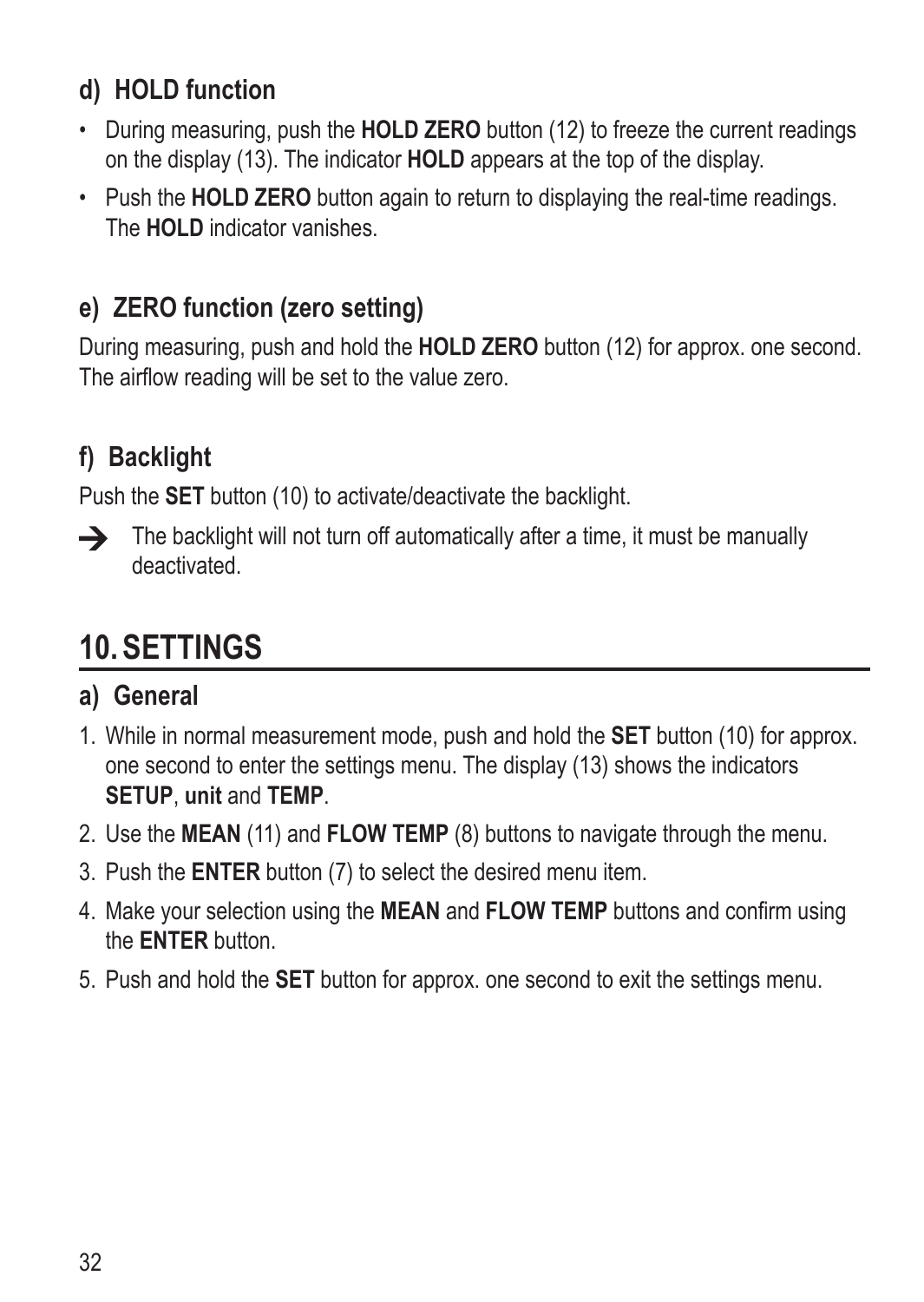| Menu item                                           | <b>Options</b>                                                                                                     |
|-----------------------------------------------------|--------------------------------------------------------------------------------------------------------------------|
| unit TEMP                                           | °C (degree Celsius)                                                                                                |
| (unit of temperature)                               | °F (degree Fahrenheit)                                                                                             |
| unit VEL<br>(unit of airflow velocity)              | m/s (meters per second)<br>ft/min (feet per minute)<br>km/h (kilometers per hour)<br>MPH (miles per hour)<br>knots |
| unit FLOW                                           | CFM (cubic feet per minute)                                                                                        |
| (unit of volume flow)                               | CMM (cubic meter per minute)                                                                                       |
| unit AREA<br>(unit of airflow cross sectional area) | $in2$ (square inches)<br>$m2$ (square meters)<br>$ft2$ (square feet)                                               |
| <b>AREA</b><br>(airflow cross sectional area)       | see "b) Airflow cross sectional area"                                                                              |
| <b>SLP</b>                                          | ON (activated)                                                                                                     |
| (automatic shutdown)                                | OFF (deactivated)                                                                                                  |

When the automatic shutdown function is activated, the meter will turn off automatically after 20 minutes of inactivity.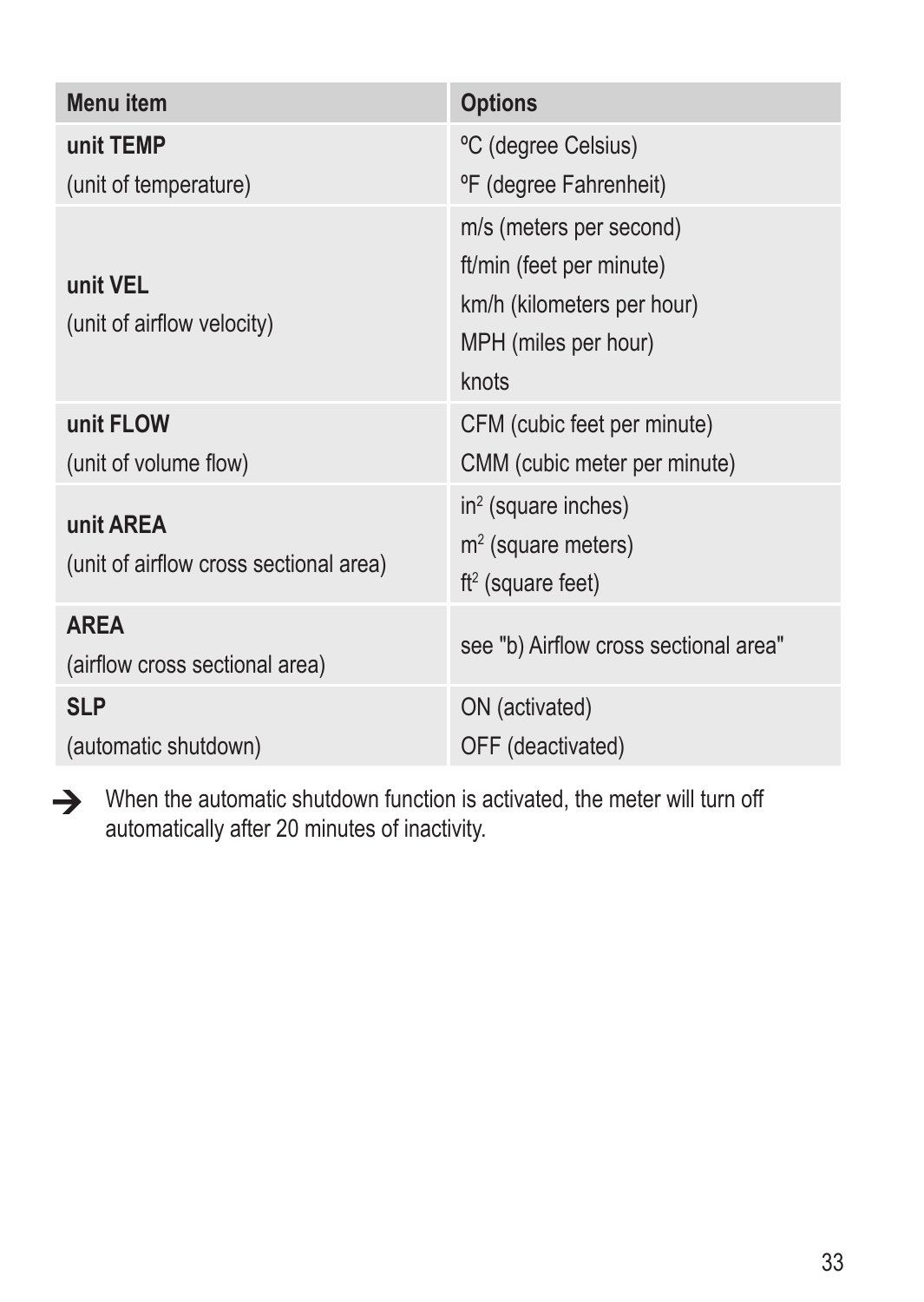### **b) Airflow cross sectional area**

- 1. Navigate to the menu item **AREA** and push the **ENTER** button (7). The four digits in the lower half of the display (13) begin to flash.
- 2. Repeatedly push the **MAX MIN** button (9) to set the number of decimal places.
- 3. Confirm your selection with the **ENTER** button. The last digit flashes.
- 4. Change the value with the **MEAN** (11) and **FLOW TEMP** (8) buttons.
- 5. Confirm your selection with the **MAX MIN** button. The second last digit flashes.
- 6. Set the airflow cross sectional area value as described above and confirm the selection with the **ENTER** button.



 $\rightarrow$  The value remains set even after shutdown.

# **11. SOFTWARE**

### **a) Installation**

- 1. Insert the CD into the corresponding drive of a computer.
- 2. Should the installation program not open automatically, open the file INSTALLER.exe from the CD.
- 3. Follow the instructions on your screen.



 $\rightarrow$  Click the button **Software** to install the software.

Find out whether your operating system is 32 or 64 Bit. Then click either **Driver 32** or **Driver 64** accordingly to install the USB driver.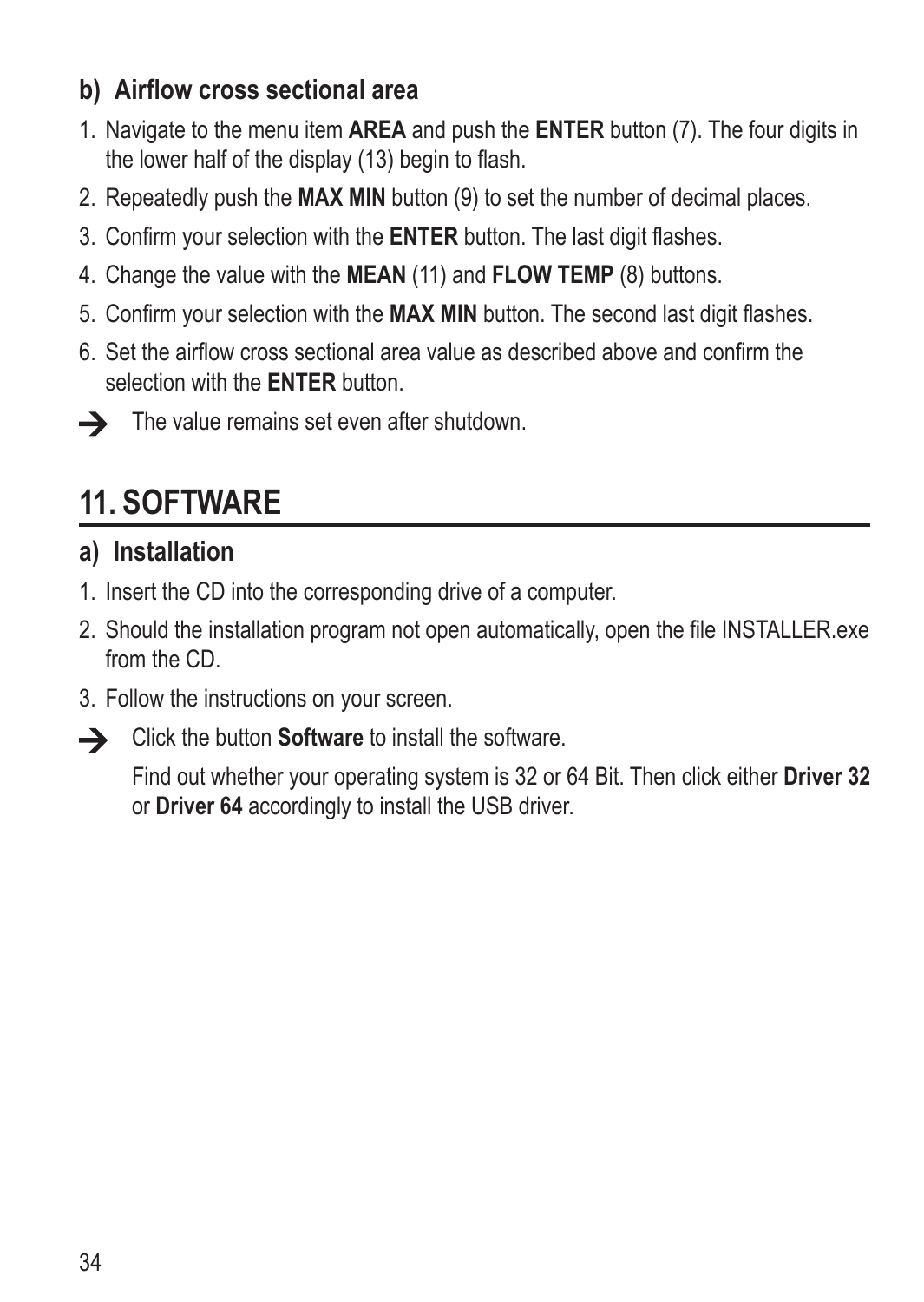### **b) Connecting the meter to a PC**

- 1. Connect the USB cable's Mini-USB plug to the meter's Mini-USB port (5).
- 2. Connect the USB cable's USB A plug to a free USB port on the computer.
- 3. Push the on/off button (6) to turn on the product.
- 4. Open the software.
- 5. You can find more information on the software and its functions in the instructions for use, which you can access via the software help menu.

# **12.MAINTENANCE AND CLEANING**



**Do not use any aggressive cleaning agents, rubbing alcohol or other chemical solutions as they can cause damage to the housing and malfunctioning.**

- Before cleaning, disconnect the USB cable from the product and push the metallic protective sleeve (2) over the sensor head (1).
- Never submerge the product in water.
- There are no components located inside the product you need to maintain. Never open/dismantle the product.
- To clean the product, a dry, soft and clean cloth is sufficient. Do not apply too much pressure to the housing to prevent scratching.
- Use a longhaired, soft and clean brush and a vacuum cleaner to easily remove dust.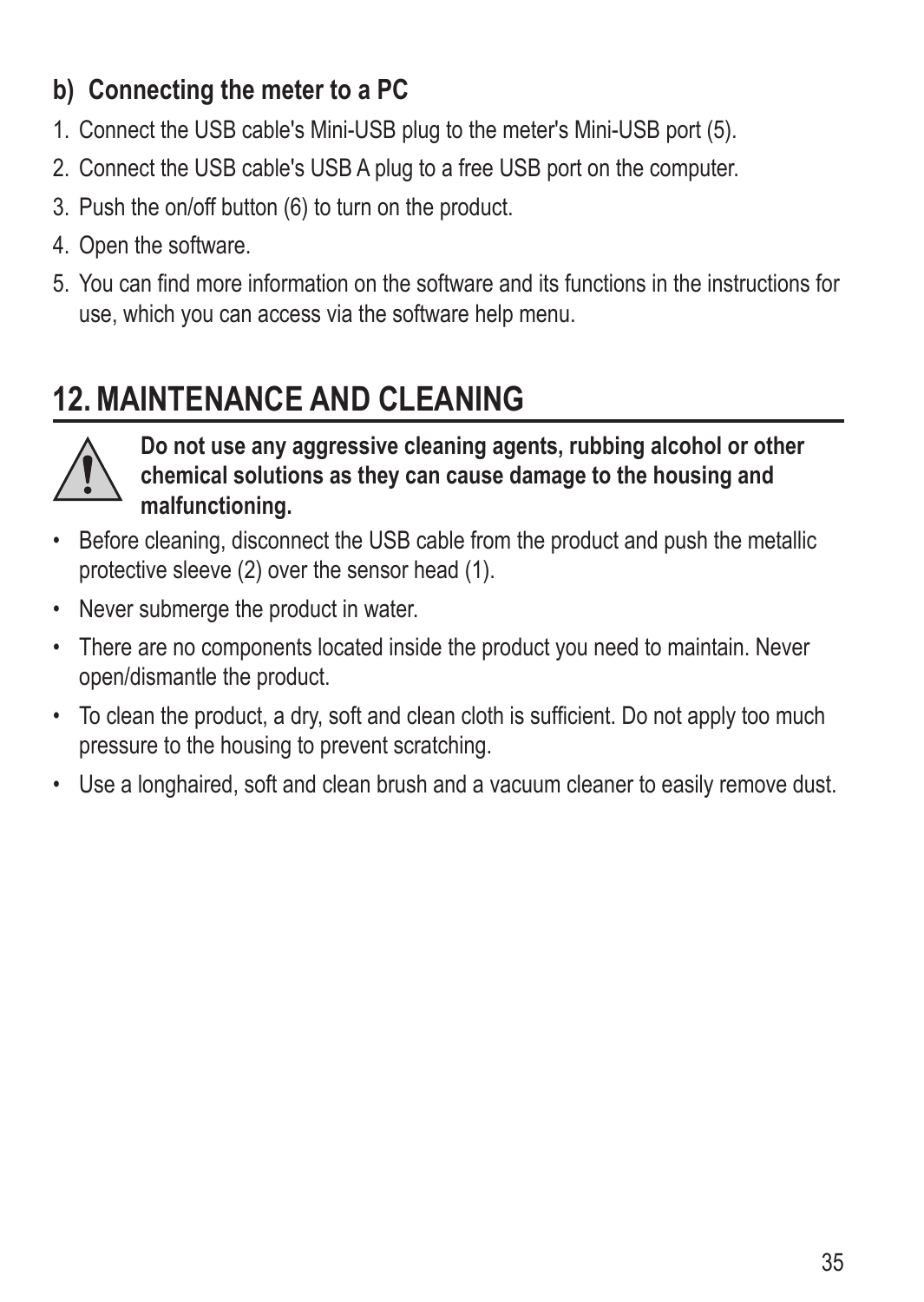# **13. DISPOSAL**

### **a) Product**



Electronic devices are recyclable waste and must not be disposed of in the household waste.

At the end of its service life, dispose of the product according to the relevant statutory regulations.

The built-in battery must be disposed of by a specialist.

### **b) (Rechargeable) batteries**

You as the end user are required by law (Battery Ordinance) to return all used batteries/ rechargeable batteries. Disposing of them in the household waste is prohibited.



Contaminated (rechargeable) batteries are labelled with this symbol to indicate that disposal in the domestic waste is forbidden. The designations for the heavy metals involved are: Cd = Cadmium, Hg = Mercury, Pb = Lead (name on (rechargeable) batteries, e.g. below the trash icon on the left).

Used (rechargeable) batteries can be returned to collection points in your municipality, our stores or wherever (rechargeable) batteries are sold.

You thus fulfil your statutory obligations and contribute to the protection of the environment.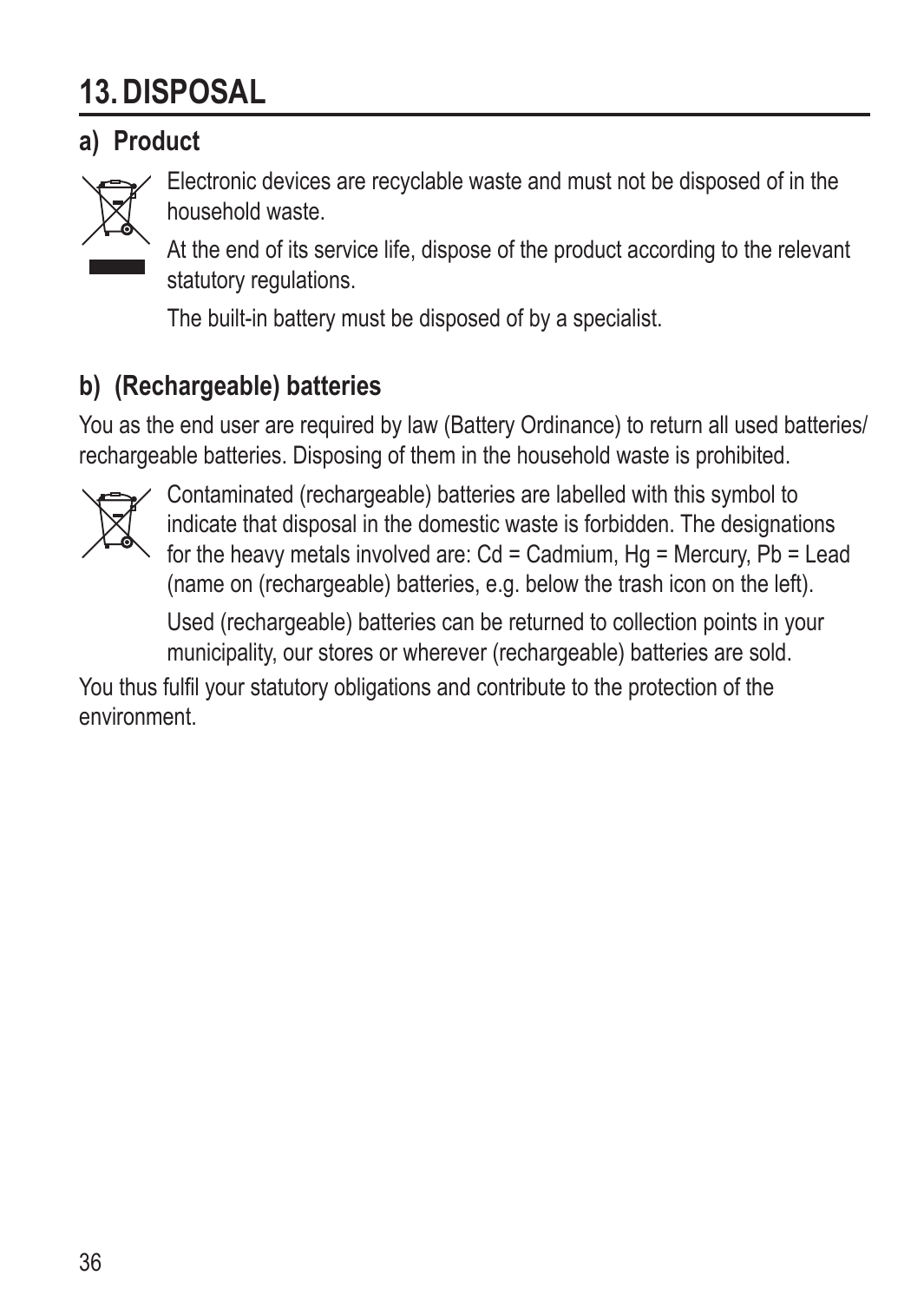# **14. TECHNICAL DATA**

### **a) General**

| Internal batteryLiPo / 3.7 V / 1000 mAh             |                                            |
|-----------------------------------------------------|--------------------------------------------|
|                                                     |                                            |
|                                                     |                                            |
|                                                     |                                            |
| Storage conditions10 to +60 °C, <80 % RH            |                                            |
| Telescope length32 - 115 cm                         |                                            |
| Cable length 1.75 m                                 |                                            |
| Display dimensions (W $\times$ H) 41 $\times$ 60 mm |                                            |
| Dimensions (W x H x D) 62 x 160 x 21 mm             |                                            |
|                                                     |                                            |
|                                                     | 142 g (telescopic hot-wire sensor + cable) |

### **b) Airflow velocity**

| <b>Unit</b> | <b>Measurement range</b> | <b>Resolution</b> | Accuracy                                     |
|-------------|--------------------------|-------------------|----------------------------------------------|
| m/s         | $0.1 - 25$               | 0.01              | $\pm (5 \% + 1 d)$ of the                    |
| km/h        | $0.3 - 90.0$             | 0.1               | displayed value                              |
| ft/min      | $20 - 4925$              |                   | or                                           |
| <b>MPH</b>  | $02 - 558$               | 0.1               | $\pm$ (1 % + 1 d) of the<br>entire measuring |
| knots       | $02 - 485$               | 0.1               | range                                        |

 $\rightarrow$  m/s = meters per second km/h = kilometers per hour ft/min = feet per minute

MPH = miles per hour